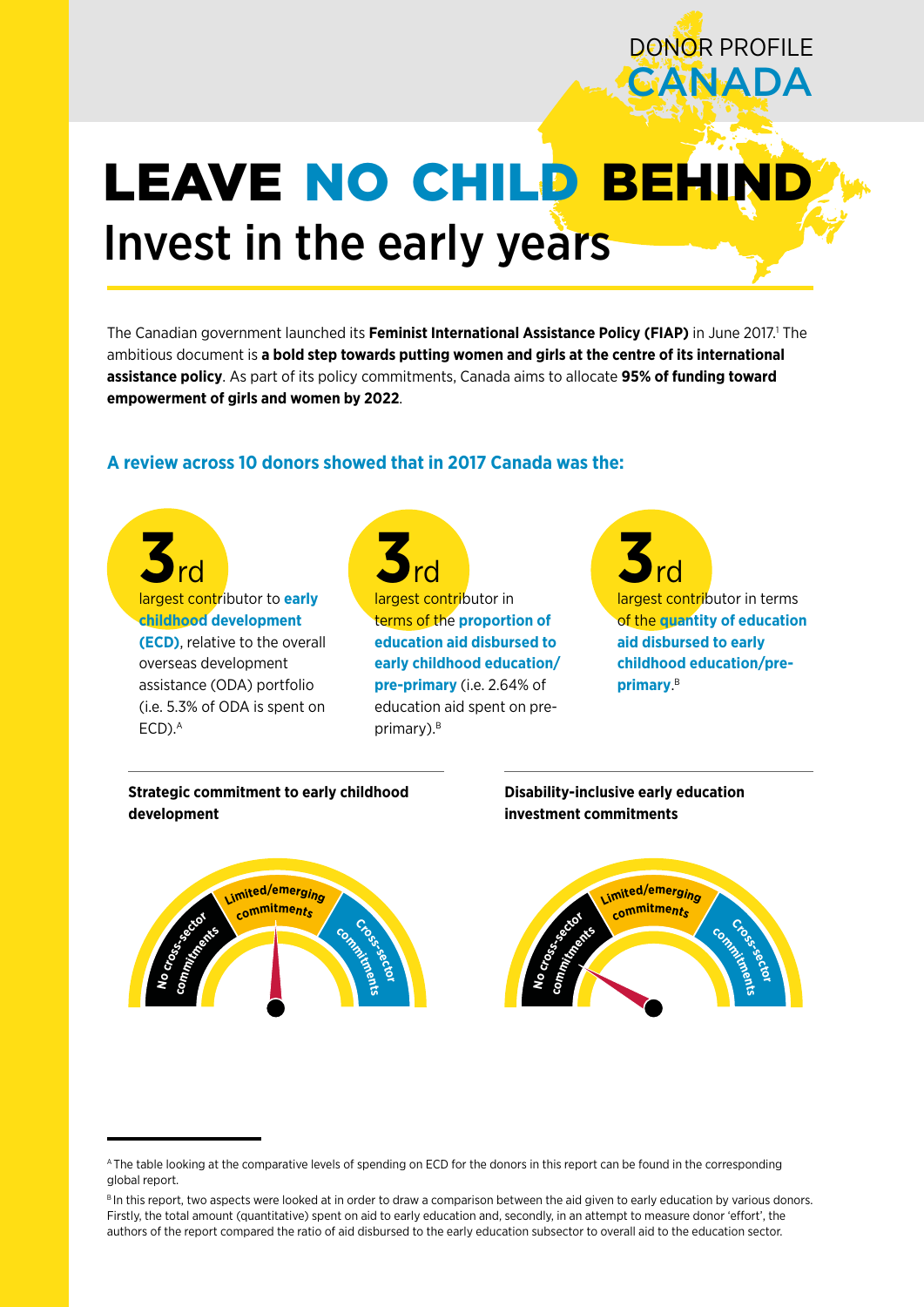# **Integrated and inclusive early childhood development**

**Canada's Feminist International Assistance Policy1 calls for all aid projects to integrate gender equality and women's empowerment into six core pillars of work. The pillars are gender equality and the empowerment of women and girls; human dignity; inclusive economic growth; environment and climate change; inclusive governance; and peace and security. However, early childhood is largely absent from the Framework, with little explicit focus on young children; nor are there standalone objectives or goals for early childhood development (ECD).** The Human Dignity pillar of the framework contains sectoral commitments to areas that would help strength ECD, namely, focusing on initiatives in health, education, nutrition, sexual and reproductive health and rights. Although there is no explicit stand-alone mention of ECD, there are enriching and refocusing aspects within subsectors. These aspects, geared towards young children and families that are at risk, have the potential to result in significant positive effects on populations in adversity.

The absence of a strong focus on very young children, overall, and on an approach that prioritises overcoming multiple and intersectional inequalities through explicit investments in ECD seems like an oversight. Especially since, the framework clearly acknowledges the importance of addressing multiple vulnerabilities and "challenging the discrimination…by recognising that inequalities exist along intersectional lines".<sup>1</sup>

## FIGURE 1 **Breakdown of early childhood development ODA across different ECD domains. 2017 constant US\$ disbursements, based on DAC figures**



Source: OECD Creditor Reporting System. Accessed May 2019

**Nevertheless, Canada's aid disbursements towards services likely to support ECD remain relatively high when compared to the other donors in this study**, with Canada being ranked third out of nine donors relative to overall levels of aid contributed in 2017. This is because Canada provides for large allocations in health and nutrition (see Figure 1). In addition, a scoping of their aid programmes showed that there are pockets of good practice in integrated ECD.<sup>c</sup>

### **Supporting early education and pre-primary**

Canada does not have a standalone education sector strategy. However, the FIAP does contain a specific commitment towards "improving gender-responsive quality education from pre-primary to end of secondary, particularly for girls".<sup>D,2</sup> As such, this commits Canada to work towards improving the provision of accessible, gender-responsive quality education and learning for all, including the early years.

Financing for education at a sector level remains relatively low and, overall, Canada has not given bilateral aid to education a high priority in recent years. That is relative to signature programmes such as maternal, new-born and child health (MNCH). However, in spite of education not being an overall priority, the early education subsector gains more funding relative to other subsectors than many other donors in this study. Over a five-year period from 2013 to 2017, Canada aid disbursed 3% of aid to the education sector, on average. In quantitative terms, Canada was identified

#### BOX 1 **The Muskoka Initiative**

Canada is a major leader in maternal and child health, most notably since it spearheaded the G8 Muskoka Initiative in 2009, and pledged 3.5 billion Canadian dollars for MNCH for the period 2010 to 2015 (2.6 billion US dollars). The Muskoka commitment was renewed when Canada announced 3.5 billion dollars over five years (2015– 2020) to improving reproductive, maternal, newborn and child health (RMNCH)4 around the world. These commitments have led to Canada standing out in terms of their investments in these areas. The commitment to child and maternal health and nutrition is reflected in very large contributions towards investments in health and basic nutrition as an overall percentage of their aid.

<sup>&</sup>lt;sup>c</sup> A review of current active projects was carried out for this report within the Canadian Aid Portal with some small projects identified as facilitating an ECD approach, such as in Kenya (see: https://cidpnsi.ca/foreign-aid-data/).

<sup>&</sup>lt;sup>D</sup> Due to new commitments, in total spending terms, the education sector ranked 2nd in 2017, 7th in 2018, and it is predicted that the sector will take 4th place in 2019.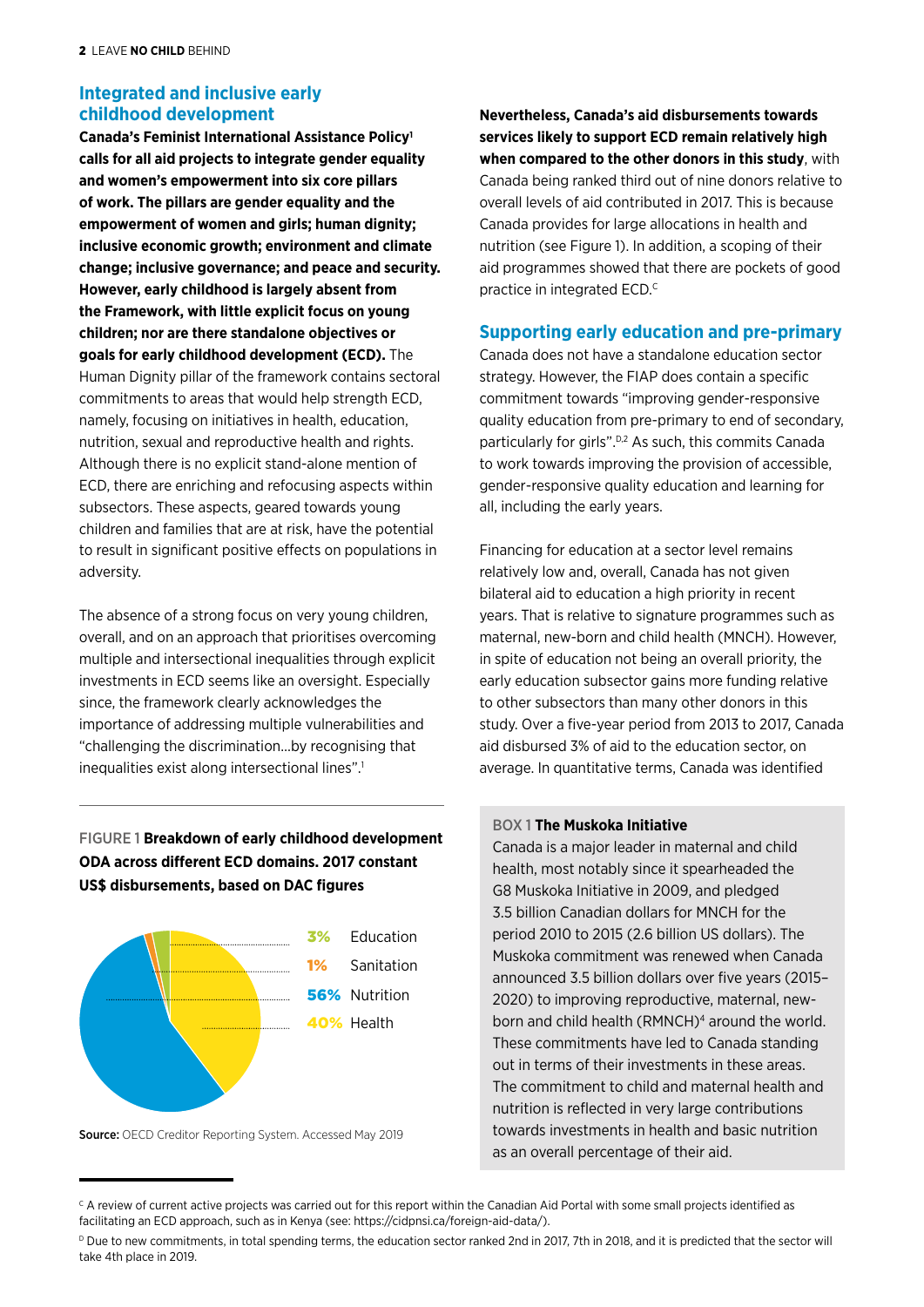as the 3rd largest contributor to pre-primary in 2017, relative to the donors in this study. Canadian aid to early education was allocated to 33 country recipients between 2012 and 2017. Other major recipients were Global Partnership for Education (GPE), UNICEF and other multilateral actors, such as the World Food Programme (WFP) school feeding projects. It is also one of the top donors to the GPE.<sup>E</sup>

Across the projects classified as pre-primary there were strong investments in gender-responsive education, with the FIAP gender targeting/integrating targets already met.<sup>3</sup> A detailed analysis of the complete data set for investment into early education from 2012 to 2017 found that four countries targeted marginalised and disabled children. The four countries were Bangladesh, Burkina Faso and Mali and each of them were planning to include children with disabilities along with other marginalised groups.<sup>F</sup>

## **Health, nutrition and sanitation**

**Global health and nutrition are key priorities of Canada's development policy.** Within nutrition, the vast majority of Canada's aid is focused on supporting young children and mothers, in a way which supports ECD. In fact, Canada is among the largest bilateral donors to support basic nutrition in support of child and maternal health. The FIAP also includes specific commitments towards continuing to work towards nutrition focused on women and young children notably to "make it easier for women, girls and all young children to access nutritious foods and supplements".<sup>1</sup>

**Meanwhile, sanitation investments were shown to be very small in the most recent years.** There was no focus found on spending in the areas of health, nutrition or sanitation linked to disability-inclusive early-years' service delivery in their most recently available aid disbursements in 2017.

F A review of current active projects was carried out for this report within the Canadian Aid Portal (see: https://cidpnsi.ca/foreign-aid-data/).



E Canada pledged more than 147 million US dollars at the 2018 GPE Financing Conference replenishment.